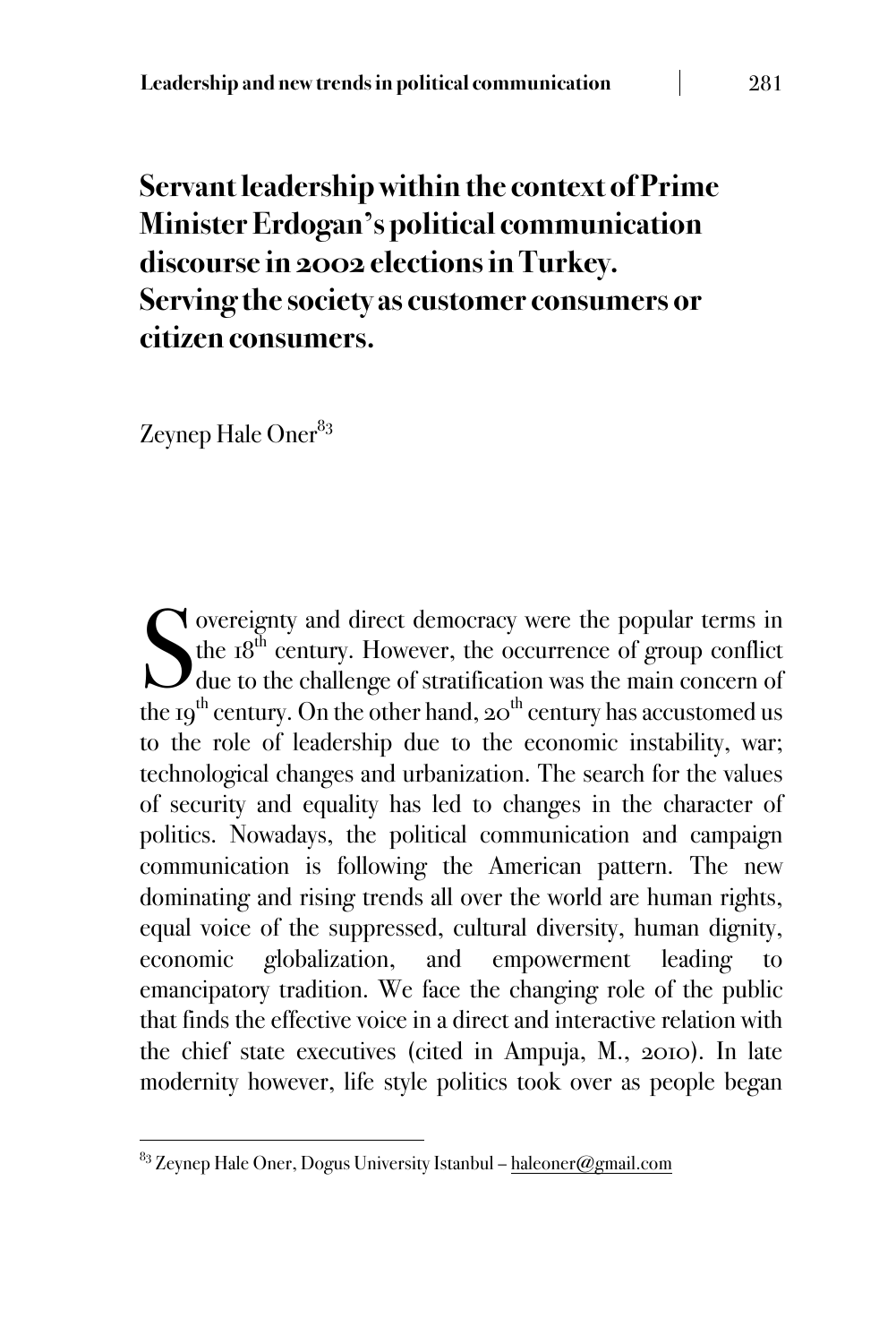seeking happiness. Governance and activists' movements became significantly popular themes. Citizens started shaping and giving directions to the leaders as citizens give aim and purpose to the whole events in the world. Thus, redefinition of citizenship in terms of consumer activism searching power and choice has turned the customer consumers into citizen consumers. The emphasis is on the strengthening of the democratic control in the form of open dialogue with citizens, representation of public opinion in government through polls and local/regional citizen juries. The cultural change is towards creating legitimate stakeholders.

Within this framework, the emphasis on "Servant leadership" which is a post-modern leadership style based on the service of the leaders to the followers is worth analysis as an answer for the realities of the 21st century. Servant leadership is based on service to others with altruistic motives and desire to serve. The definition and merits of servant leadership will be explained in the following paragraphs.

It is the aim of this study to analyze the content of the political speeches of Turkish Prime Minister Erdogan during the period leading to his presidency to compare and contrast with the servant leadership discourse which may offer implications to explain his success factors in year 2002 elections. This study will analyze the prime minister's discourses on 'service' with respect to the themes/dimensions of servant leadership. Although there are other dimensions of servant leadership such as morality, inspiration, vision, service, relationship building, participation, altruism, empowerment, love, humility, trust, stewardship and persuasiveness: for the purposes of this study, Page and Wong's (2000) dimensions of servant leadership construct i.e. empowerment, service and vision will be analyzed.

Moreover, the analysis of the prime minister's speeches aims to define the context in which he uses the term 'service', what he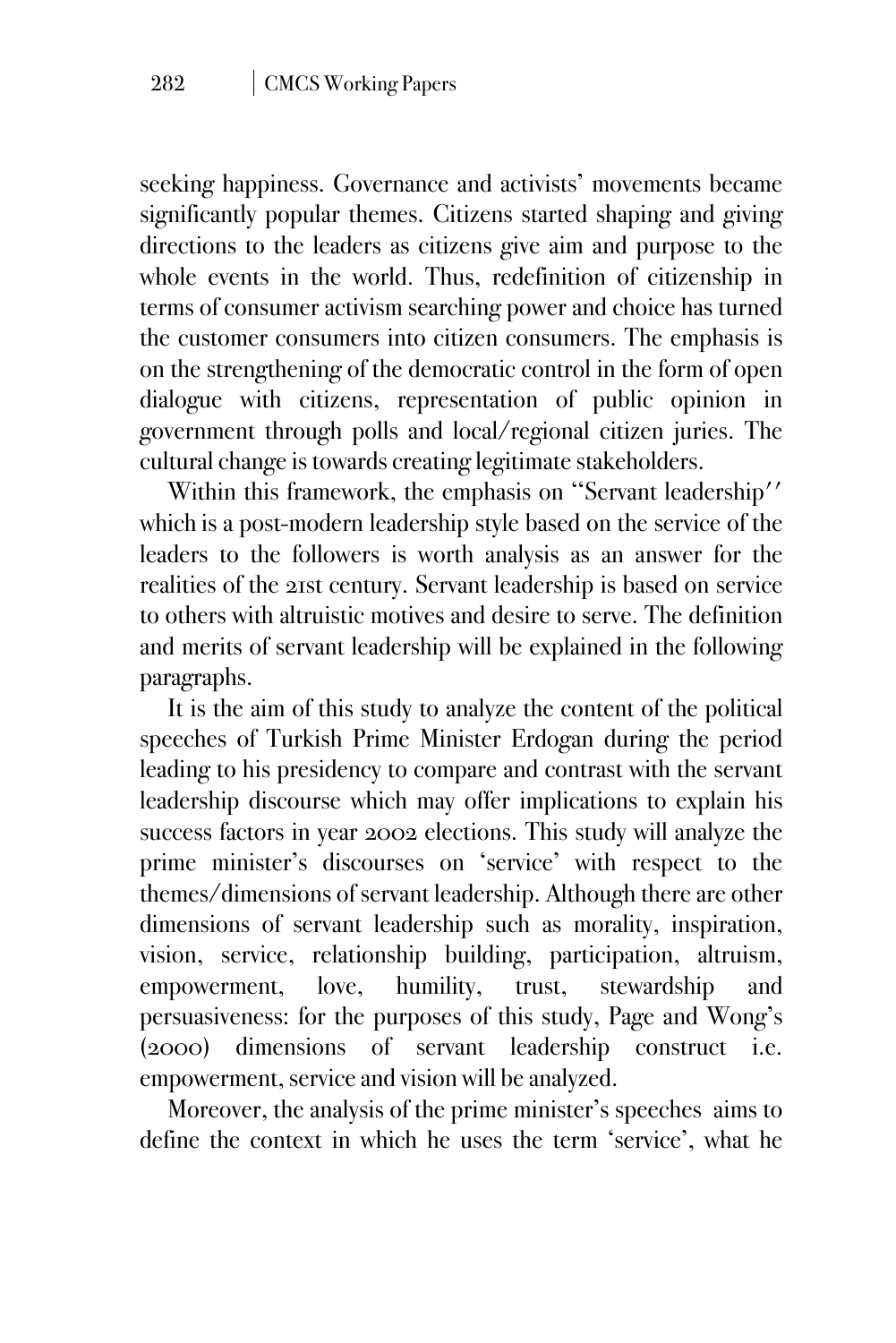means by that keyword, and if the meaning of his usage of the keyword has changed during that period. The explicit reference by the keywords as well as the inferred reference are analyzed in the content analysis. The qualitative content analysis will be based on the online archive of AK Party prepared by the party's media and public relations department to make a detailed and extensive analysis of the Prime minister's published speeches under the topics of ' speeches to the citizens', ' group meetings on Tuesdays' and meetings with administrative province heads. The time frame of the analysis is between 01.04.2000 and 03.11.2002. This time framework encompasses the foundation of the AK party on 14 August 2001, the candidacy of Erdogan on 3 November 2002, the general elections on November 2002. Later on, his ministerial assignment on 9 March 2003 and assignment as a prime minister on 15 March 2003 have also been analysed.

## **Definition of Servant leadership:**

Traditional and top to bottom functioning leadership models are unable to create adaptive solutions to deal with challenges. Derived from the principles of ecology, the leadership theories of today have to emphasize individual responsibility, long term perspective of developing capacities of individuals, and a sustainable future generation (Allen, K.E., Stelzner, S.P. and Wielkiewicz, M.R., 1998). The adaptive challenges of a changing world calls for human capital with an increased capacity to critically think, understand, define and solve problems to solve complex problems. The principles of ecological approach to leadership are interdependence, open system, adaptation to influence rather than attempting to control the system. Holistic leadership thinking recognizes the world to be in constant flux and strives for synthesis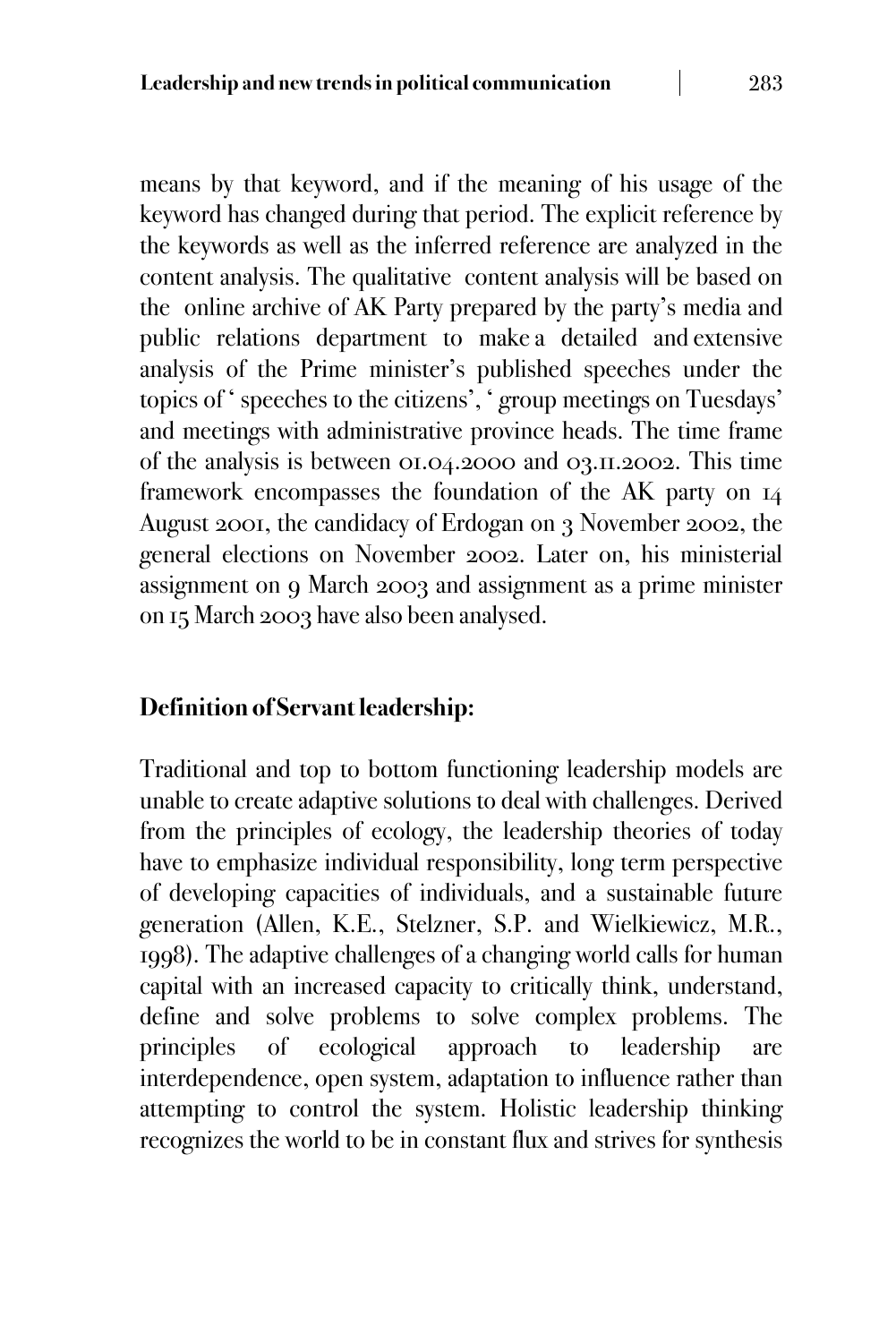which relies on intuition and creativity leading to a more integrated world. Thus this theory moves the locus of leadership from the skills of leaders to the innovative, contextual interaction in an entire social system. It analyses the role of leader as a catalyst to expedite the processes among many individuals through their independent actions to form a collective action (cited in Harter and Oner, 2011).

Servant leadership as an alternative to the 20th century traditional leadership models is gaining popularity all across the United States as it is highly supported by well-known authors such as Peter Senge (1990) and Stephen Covey (1994). The rising trend of participative management and empowerment of employees with an ethical leadership style, coupled with emphasis on learning and development go well aligned with the manifesto of servant leadership. Although Anglo-Saxon definitions of leadership have mainly focused on the influence process of leadership (cf. Anderson et. al., 2002), servant leadership functions by leaders' influence in terms of service to their followers. Greenleaf (1977) contended that great leaders are primarily motivated to help and therefore serve others. As Cunningham (2002) states a leader is successful only if the served follower grows as a person. Greenleaf (1970) emphasized the caring nature of servant leaders to meet the highest priority needs of the employees being served as well as the less-abled of a society at large. Servant leadership, based on the service principle, has strong altruistic ethical overtones. In accordance with that principle, the servant leaders are attentive to the concerns of followers and empathize with them and moreover care and nurture them.

Velasquez (1992) suggested that benevolence, truthfulness, and humility are attributes of ethical leaders which prove servant leaders to be ethical. Based on this ethical nature of servant leadership, the altruistic base creates ground for the servant leaders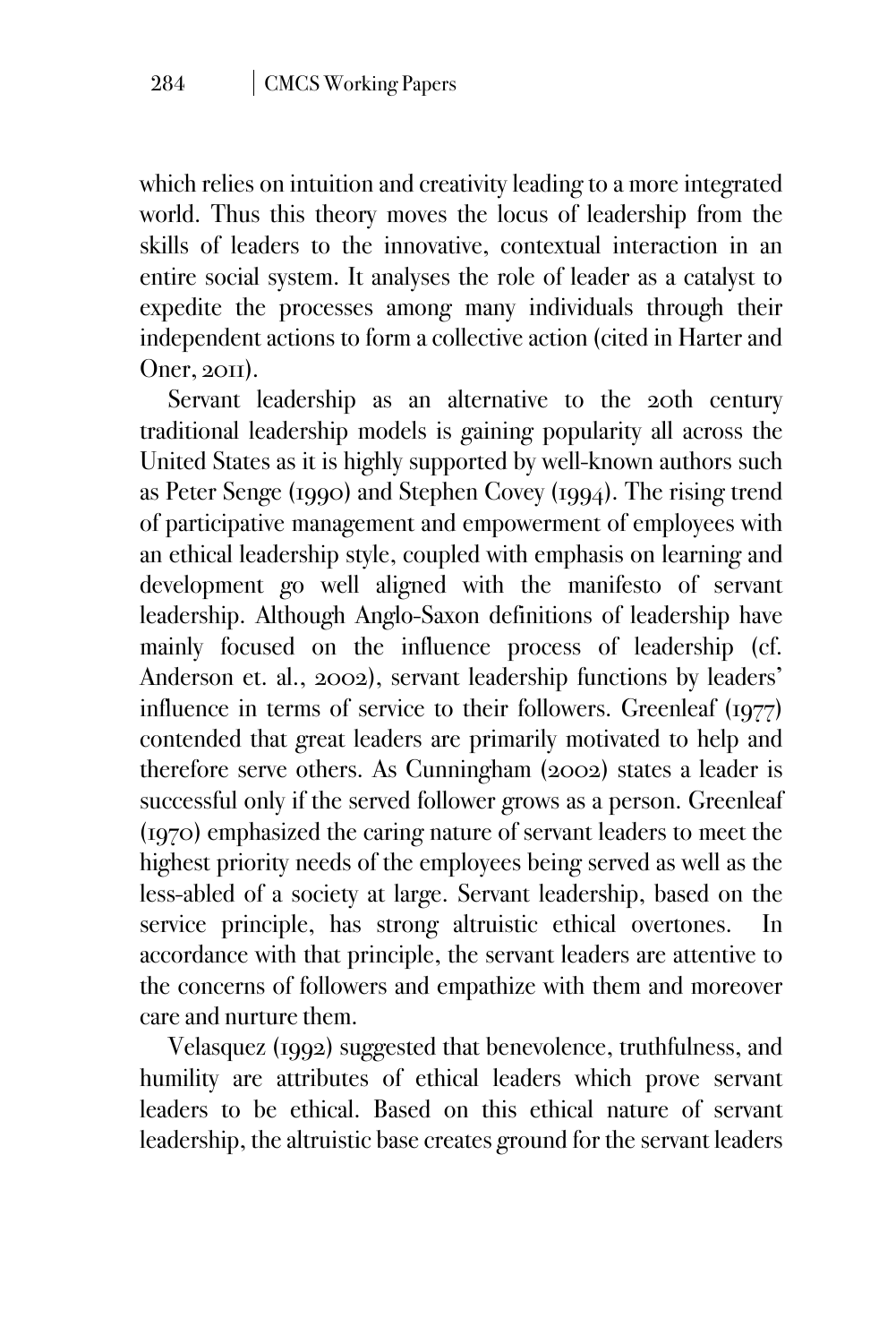to act morally and show concern for the best interests of the followers.

Spears (2002) proposed ten attributes to explain servant leadership: listening, empathy, healing, awareness, persuasion, conceptualization, foresight, stewardship, commitment to the growth of people and building community. (Notice that being an irritant does not appear on his list.)

Graham (1991) stressed the inspirational and moral dimensions of servant leaders and defended servant leadership as a valueneutral paradigm unlike charismatic leadership. Although charismatic leadership practice is quite common in developing countries, there is a positive relationship between charismatic leadership and the need for leadership. This implies increased dependency for subordinates in the existence of charismatic leaders. Thus the possible effect of unquestioning obedience and absence of openness to criticism may result in detrimental consequences for the organization (cf. Anderson et al., 2002).

Servant leadership, based on personal trust and well developed relationships, is a humble means of affecting follower behavior unlike the use of charismatic abilities as a form of personal power (Bass, 1960). It triggers the influence mechanism of leaders on followers and motivates followers by facilitating service and stewardship (Sarkus, 1996). Servant leaders value service and relying on service, they endear the followers to the leaders in reciprocal relationships. Cialdini (2001) evaluates this reciprocation as a primary means of influence on the followers. However, this reciprocity is assumed to be a positive form of reciprocation as the ultimate goal is that the followers will respond to this reciprocal relationship by serving others in the same manner the servant leader serves him. Thus it is neither ownership by the servant leaders nor obedience to the servant leaders, but the exchange is in the form of service and accountability to the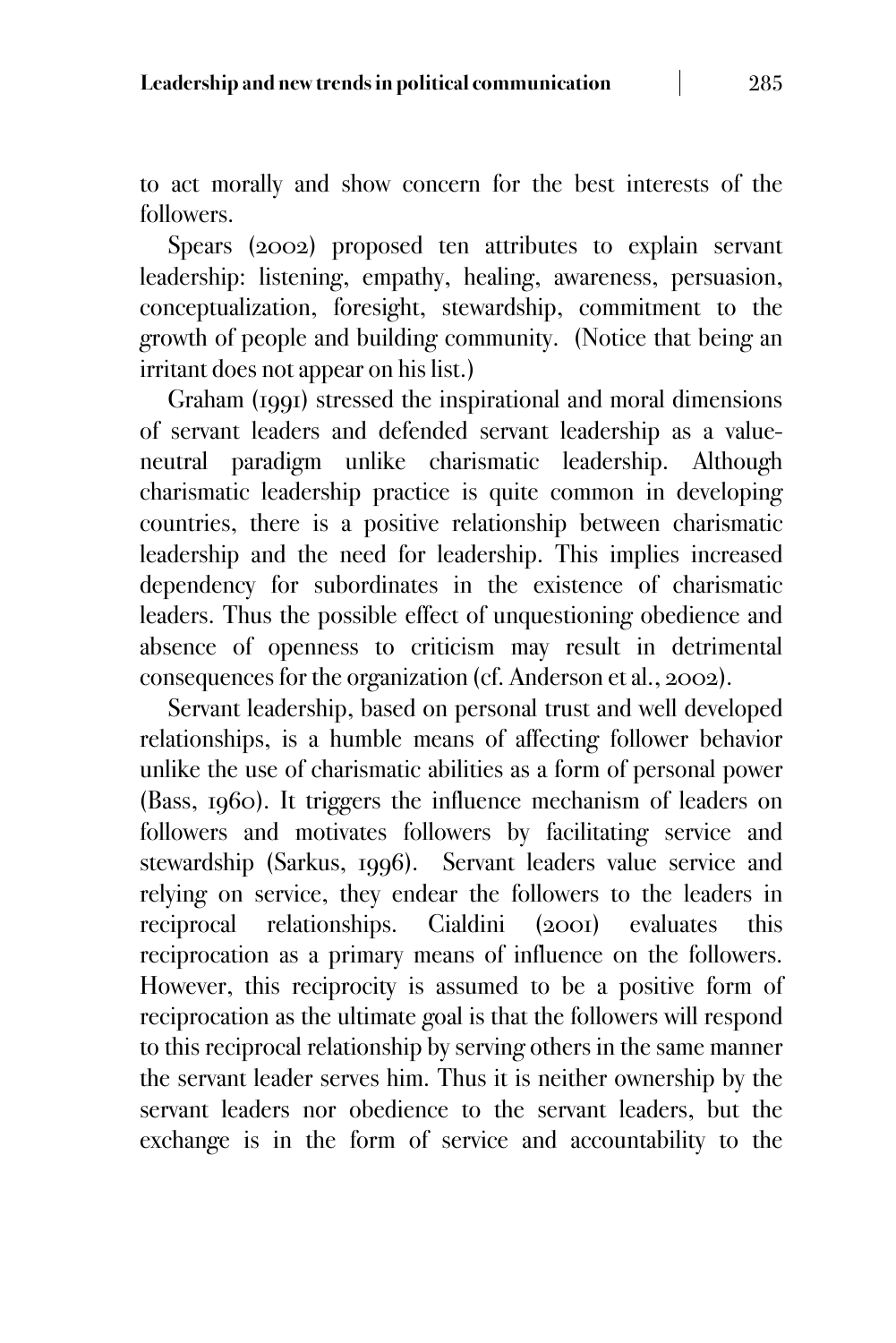followers and the stakeholders the organization serves. Thus Greenleaf (1977) envisioned a servant leader as one who facilitates achievement of a shared vision via the personal development and empowerment of followers.

Servant leadership creates a sense of community with participative management based on shared decision making power. Robert Greenleaf (1977) defined this style of leadership as one where a leader truly takes into consideration the needs of others and makes it a priority to empower and develop these individuals in a spirit of true service. Servant leadership linked to the emotional well-being of employees takes a disciplined view about ethical and caring approach to individuals (Spears, 1995). De Pree (2002) broadened the definition of leadership emphasizing the moral and trustworthy nature of servant leaders; Page and Wong (2000) incorporated the ideals of empowerment, team building, participatory management, vision and service ethic into the servant leadership philosophy; Barbuto and Wheeler (2002) emphasized altruistic calling, emotional support, wisdom, persuasion and organizational stewardship as the basis for servant leadership and finally Patterson (2003) defined constructs of love, humility, altruism, vision, trust, service and empowerment to be servant leadership values.

Servant leadership based on foresight, vision, ethics, care,empowerment and communication creates reciprocity on the part of the workers as well as customers. Reciprocity based on such values as trust, openness, and loyalty, and results in value-based interactions characteristics (Yukl, 2005). Greenleaf's idea of serving followers implies preparing them for what is about to happen, for the future. Servant leaders have to propose intelligent thoughts and ideas to enhance operations, have the courage to question, disagree without confrontation, defend their point of views and beliefs even if they are unpopular with the crowds.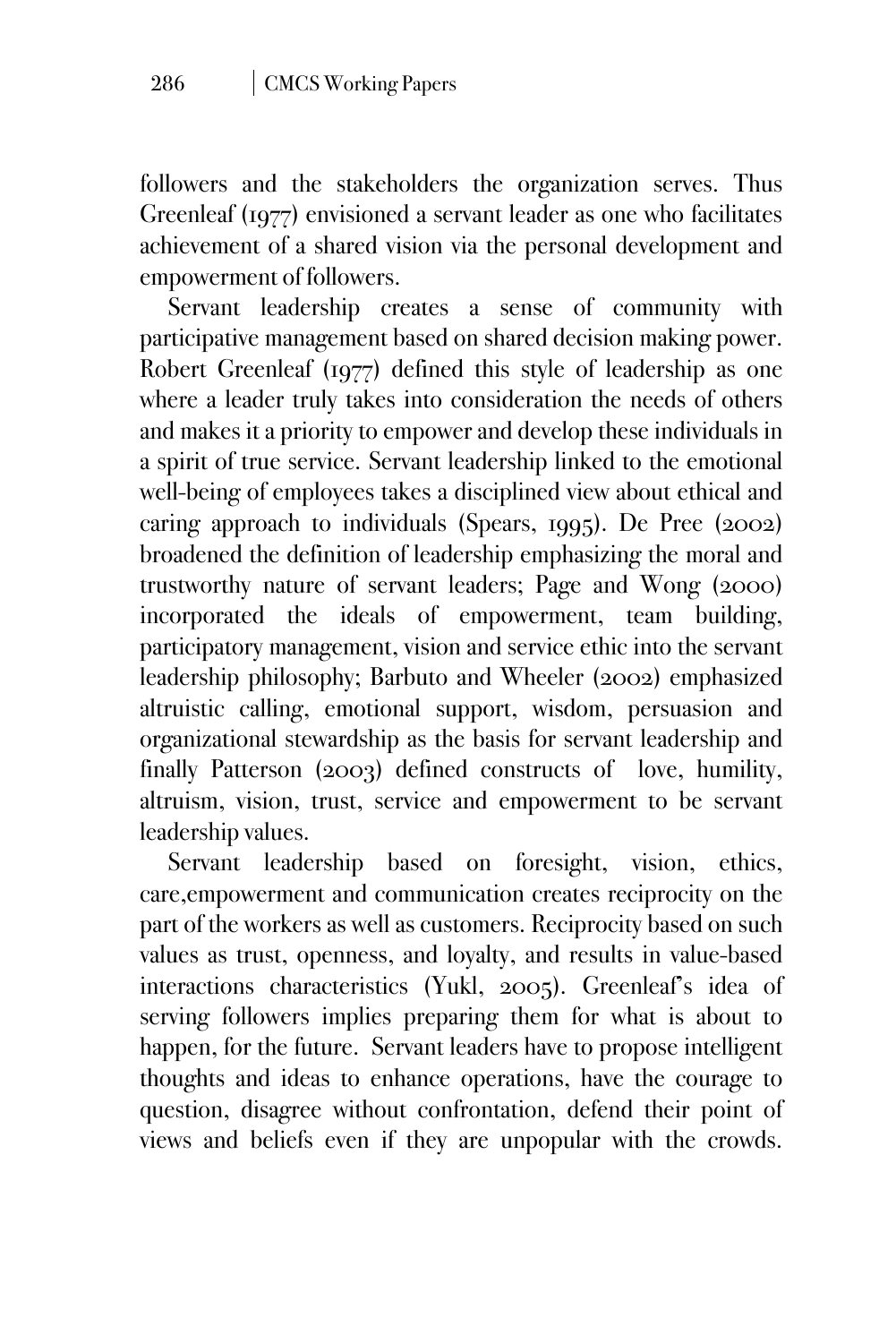Critical thinking might be disturbing temporarily, yet it presumes to serve long term interests.

Servant leaders will assume that doing something now for someone can deliver much of what is conventionally called the future (see Frick & Spears, 1996, p. 74). Perception of the future will depend on awareness. Awareness varies among individuals, yet it is developable. Foresight is filling in the blanks, bringing the future into the present by our efforts. This then is the attitude of the servant leaders, namely to build one's awareness of the connecting links in the form of progressive events from the past into the present and future. Awareness that comprehends the future views time as a process and brings the future and the past into the present. At that stage, critical minds set the stage for development. Questions define what is not known and this opens up the search. If we ask questions stemming from critical thinking, we are likelier to get both the right means and the right ends – or at least recognize that we have the wrong means or the wrong ends.

In any case, the greatest foresight of all is the influence one has over the future by helping the growth of subsequent generations. The future can only be shaped and radically altered by the kinds of people being prepared now for the future. It is the servant leader's vision to paint a big dream – a dream that will last – and assign the new generation a goal to direct their energies and stretch their horizons.

## **Methodology**

The speeches of Prime Minister Erdogan as displayed on the AK party official party website. All the public speeches have been archived and they were qualitatively analyzed. The content analysis is more concerned with the contents of the text, and the number of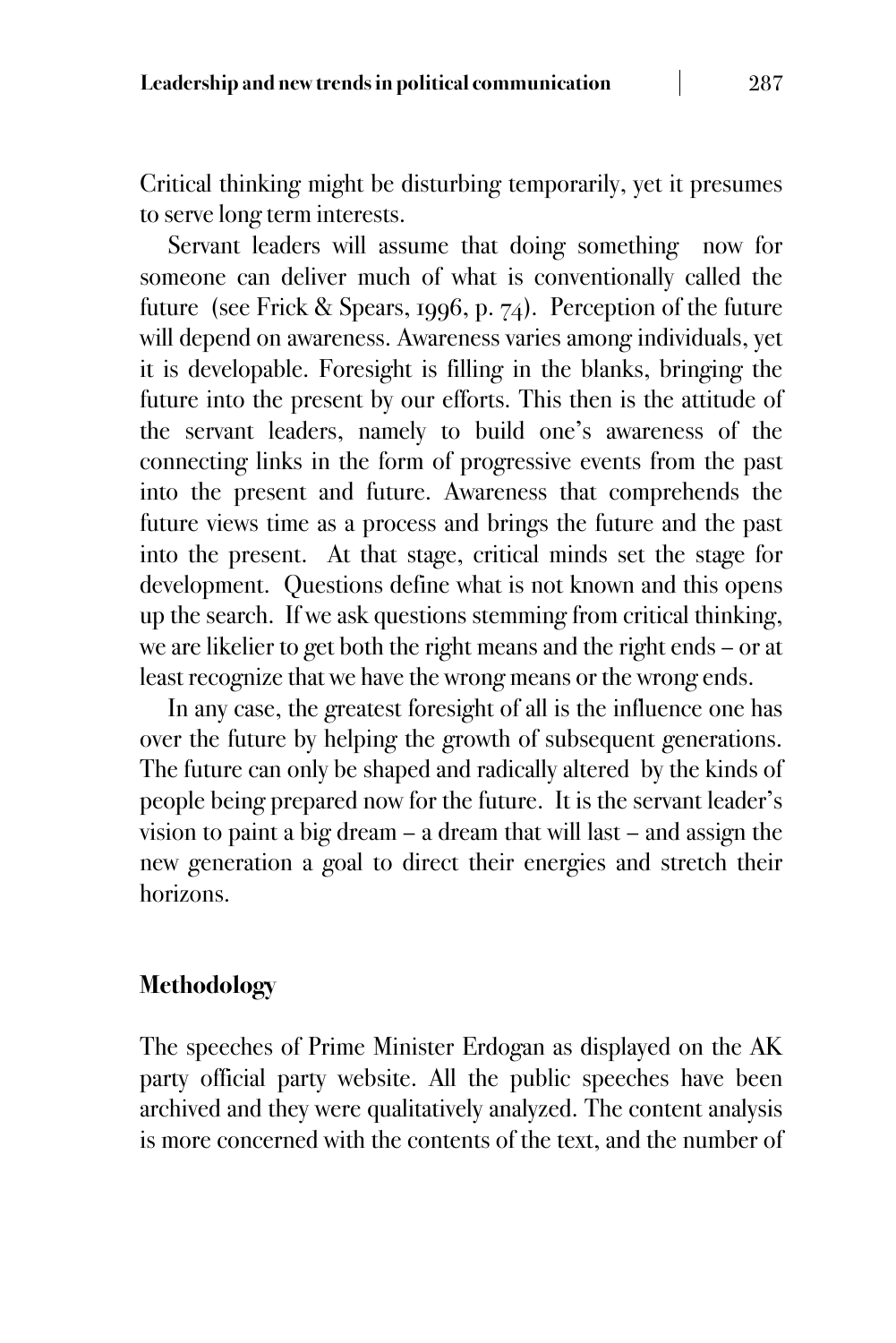words and expressions, discourse analysis is more concerned with the form, structure and meanings of the text. Johnson and Duberley (2000, p. 59) identify three approaches to textual analysis i.e. positivist, linguistic and interpretative approaches. In this qualitative research, I chose the positivist approach, that is the nature of the text is considered objective and the research method is close to identifying the non-random variation in the material. The role of the researcher is an outsider.

# **Functional definition of servant leadership dimensions in context**

For the inferred implicit analysis of the content analysis of the speeches, the following functional definitions have been referred to. The definitions are based on a study carried out in Istanbul as part of my doctoral study ( Oner, 2008).

Service: provide resources to help citizens reach their aims and cater the citizen needs.

Vision: leadership as responsibility, appreciation of others' achievements.

Empowerment: Participative decision making, community building, social responsibility for the society, delegation and consultation, setting realistic targets, problem solver, encourages risk taking, emotional pacifier, gives explanation about happenings.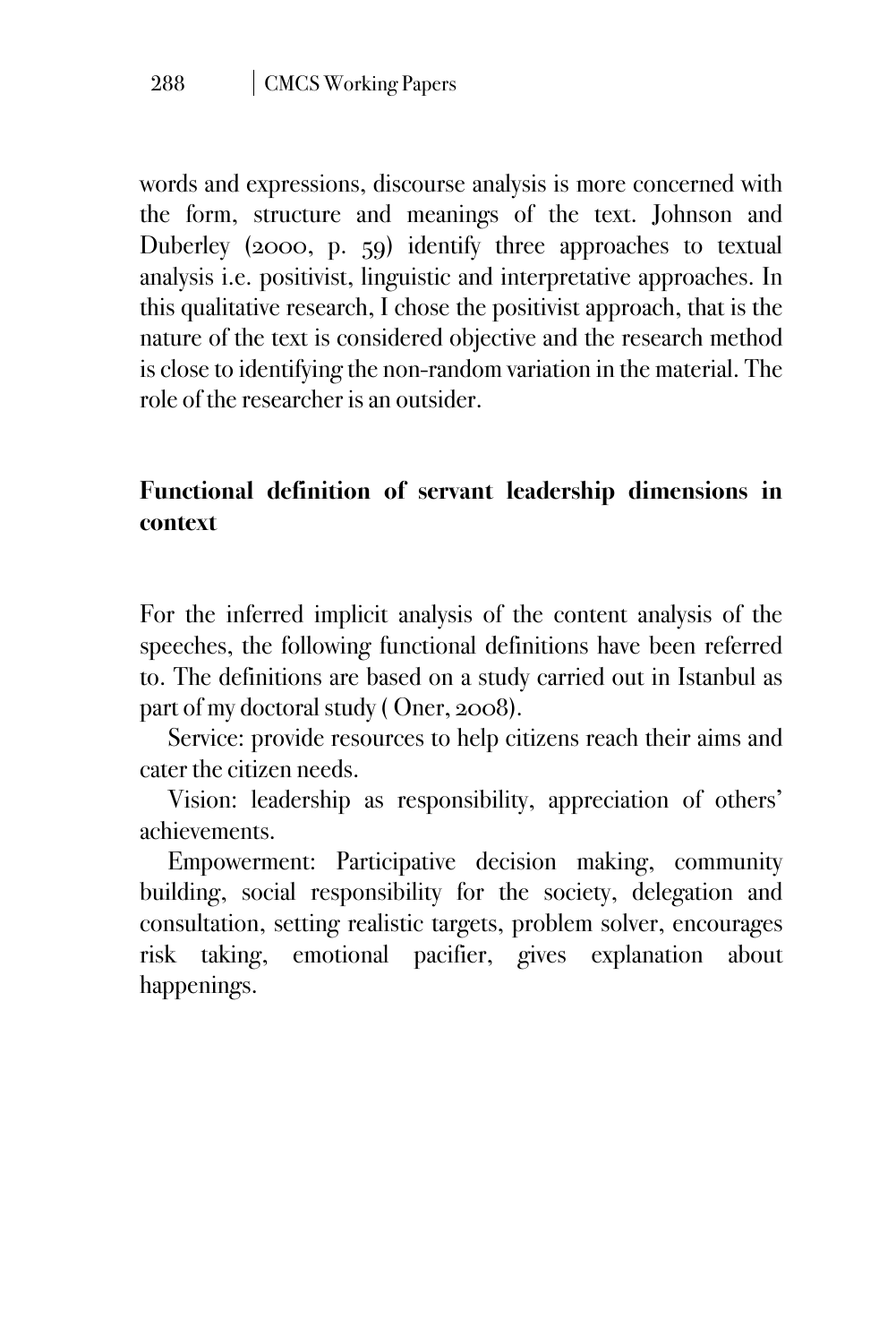#### **Content analysis of speeches of Prime Minister Erdogan**

The time frame of the analysis is between 01.04.2000 and 03.11.2002. This time framework encompasses the foundation of the AK party on 14 August 2001, the candidacy of Erdogan on 3 November 2002, the general elections on November 2002. Later on, his assignment to the parliement on 9 March 2003 and assignment as a prime minister on 15 March 2003 have also been analysed.

| Period <sub>1</sub> | Period <sub>2</sub> | #of   | service | vision | Common            | citizen |
|---------------------|---------------------|-------|---------|--------|-------------------|---------|
|                     |                     | speec |         |        | decision / social |         |
|                     |                     | hes   |         |        | responsibility/   |         |
|                     |                     |       |         |        | target/authority  |         |
| 01.04.00            | 19.04.II            | n/a   | 1925    | 884    | 14/13/2175/1188   | 2248    |
| 02.07.07            | IQ.O4.II            | n/a   | 659     | 406    | 5/4/668/350       | 740     |
| 15.03.03            | 2.07.07             | n/a   | 1158    | 412    | 9/7/1418/720      | 1367    |
| 15.03.03            | 21.11.06            | n/a   | 1036    | 358    | 6/7/1288/667      | 1217    |
| 03.II.02            | 15.03.03            | n/a   | 29      | 13     | o/o/32/4I         | 33      |
| 14.08.01            | 3.II.O <sub>2</sub> | n/a   | 80      | 53     | o/o/57/77         | $I$ 42  |
| 01.04.00            | 03.II.02            |       | 80      | 53     | o/o/57/77         | I42     |

Total number of speeches as of 19.04.2011 as displayed is: 5108 Source: http://www.akparti.org.tr/haber-arsiv

## **Themes**

The first period that is 01.04.2000 and 03.11.2002 is characterized by the following themes:

The humanistic approach with an overtone of trust, hope, love, national values, humility to praise the citizens.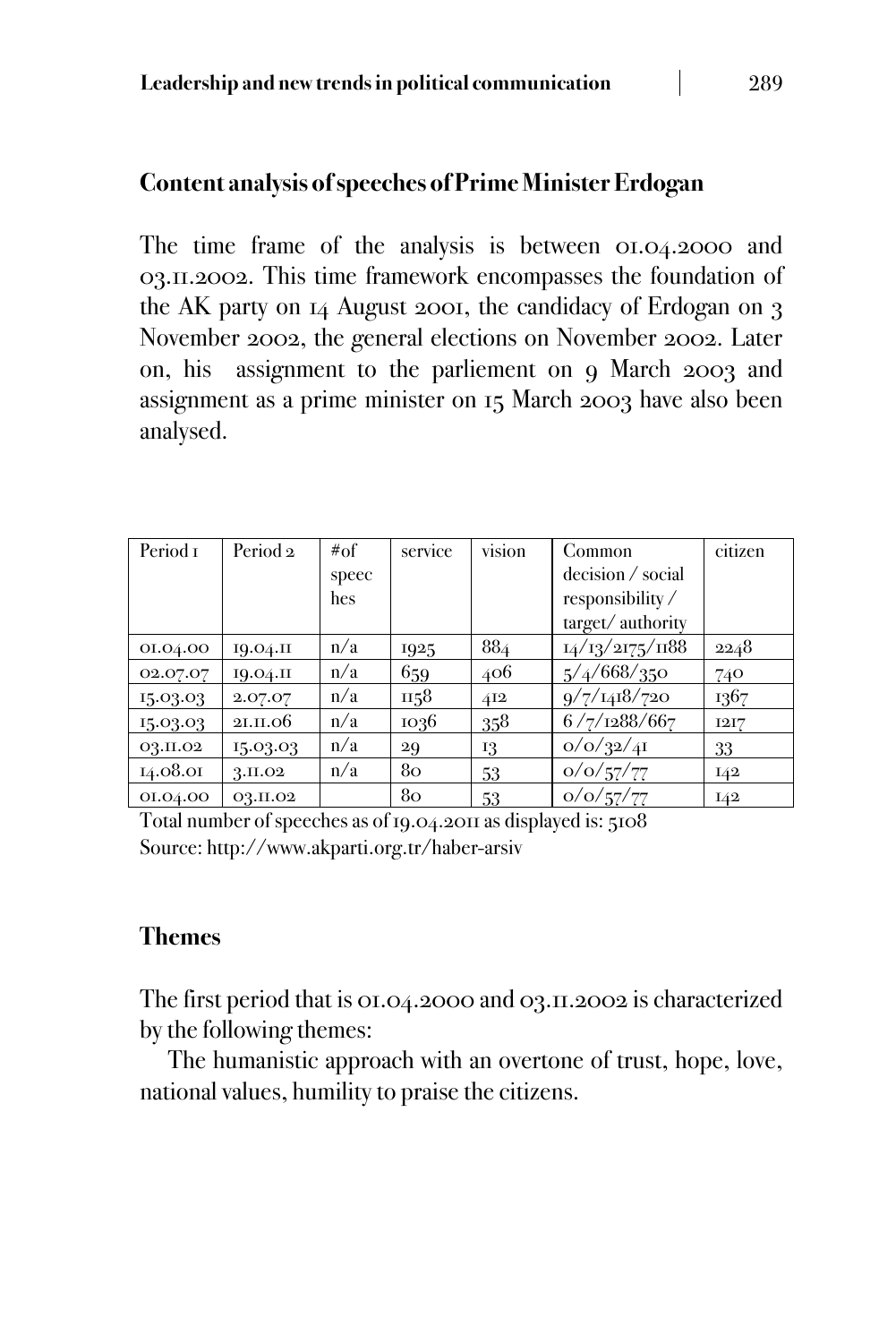The term service is translated into education, security, equity, health and social/economic change. Trust is contextualized in the law, government, financial and political system.

The empowerment of local authorities, common good of the whole without discrimination, people questioning the system and functioning of the government.

The will of the nation and power of the citizens is another theme.

The controlling/supervisory role of the state. The "happy people" concept. The citizens in the participatory political system with democracy, supremacy of the law and courts and invidualized cultural rights.

Prime Minister's quotations such as "The people should be praised to praise the state". "One who serves pays the cost". Sign of political virtue is in context.

The second period that is 03.11.2002 and 15.03.2003 is characterized by the following themes:

Service is exemplified in terms of various projects such as AKIM (project on effective communication with the citizens), quality of life, social services, women and family issues.

Participatory democracy for structural reform and transformation to make life easy and lean state.

Pride of the nation, will of the nation, citizens wishes, primacy of the democracy are the repeating themes.Trust, equal opportunity and self criticism are the other encountered themes.

Prime Minister quotes: "Solve the problem and let live the nation".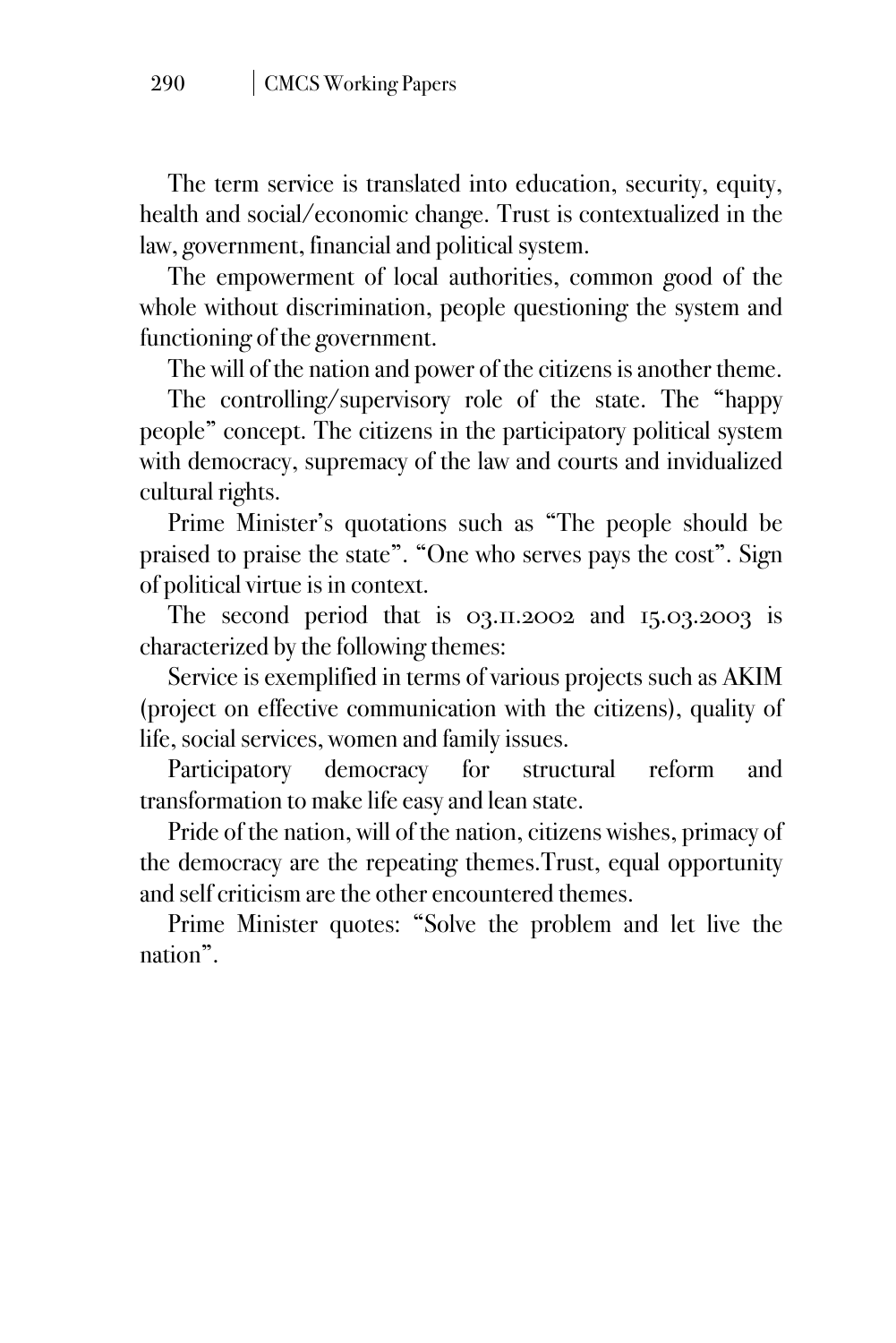#### **Changes in the content of the speeches between 2003 and 2007**

Although the themes of authority, call for authority and power of the citizens to realize the transformation and stability of the country, the call for community building is essential. A quotation from the Prime Minister during this period is 'We did not come to be a master to the nation but we came to serve the nation'. 'Service to the citizens is service to Allah'.

The emphasis is still on education, health, fairness and security of the nation with an underlying emphasis on hope, opportunity, peace and stability. The vision keyword in terms of 20 years, 30 years long term plans, target setting such as Turkey as the number six nation in Europe (expressed in a speech on 01.03.2007), and facts related to increase in income per capita figures are the new emerging themes. The future is shaped by ombudsman projects, nongovernmental organizations i.e. promotion of new ones with government tax incentives, emergence of a new citizen in villages by projects to improve life in social, environmental and health related issues in villages ( KOYDES) .

The emphasis has shifted towards local democracy, societal consensus, strengthening of the national identity, constitutional state based on democracy, laicism, social and legal rights.

#### **Limitations of the study**

Assumption is that all the speeches were uploaded in the system for any given time frame between 2000 and 2011. His speeches may have increased by them and that gave him the opportunity to give more visibility to the usage of keywords.

#### **Conclusion**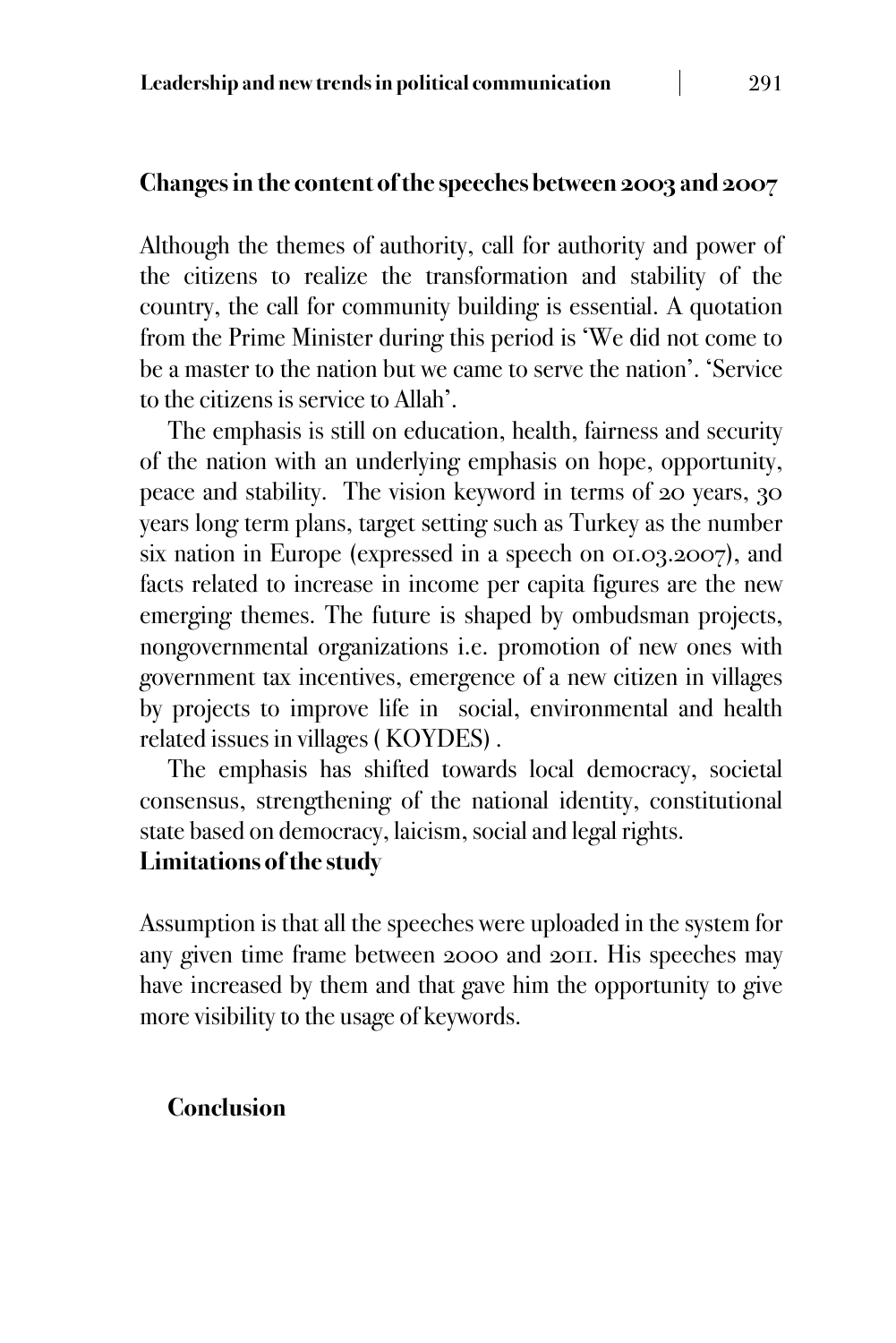Based on the content analysis of the speeches, I may conclude that the empowerment dimension of the servant leadership displayed in the political sense in the prime minister's pattern is getting powerful after 2007. The service and vision dimensions of the servant leadership construct started getting mentioned between 15.03.2003 and 21.11.2006. However, the term has increasingly been in use more after 2007 nearly doubling in 4 years of time period .The same pattern is valid for vision. The empowerment analyzed in terms of keywords such as authority has an increasing tendency in the years thereafter 2003 which indicates the trend toward citizen consumer. It is also worth noticing the emphasis on humanity and humility aspects of servant leadership in the prime minister's speeches.

# **References**

- − Allen, K.E., Stelzner, S.P. and Wielkiewicz, M.R., (1998). The ecology of leadership: Adapting to the challenges of a changing world. The Journal of leadership Studies. 5, 2.
- − Ampuja, M. (2010). The media and the Academic Globalization Debate. Theoretical Analysis and Critique. http://www.doria.fi/bitstream/handle/10024/63340/themedia. pdf?sequence =1. retrieved on 19.03.2011.
- − Anderson, N., Ones, D.S., Sinangil, H.K & Viswesvaran, C. (2002). Handbook of industrial,
- − work and organizational psychology (2nd ed.). New York: Sage.
- − Barbuto, J.E. & Wheeler, D.W. (2002). Becoming a servant leader: Do you have what it takes?
- − NebGuide G02- 1481-A. Lincoln: University of Nebraska, Nebraska Cooperative Extension.
- − Bass, B. M. (1960). Leadership, psychology, and organizational behavior. New York: Harper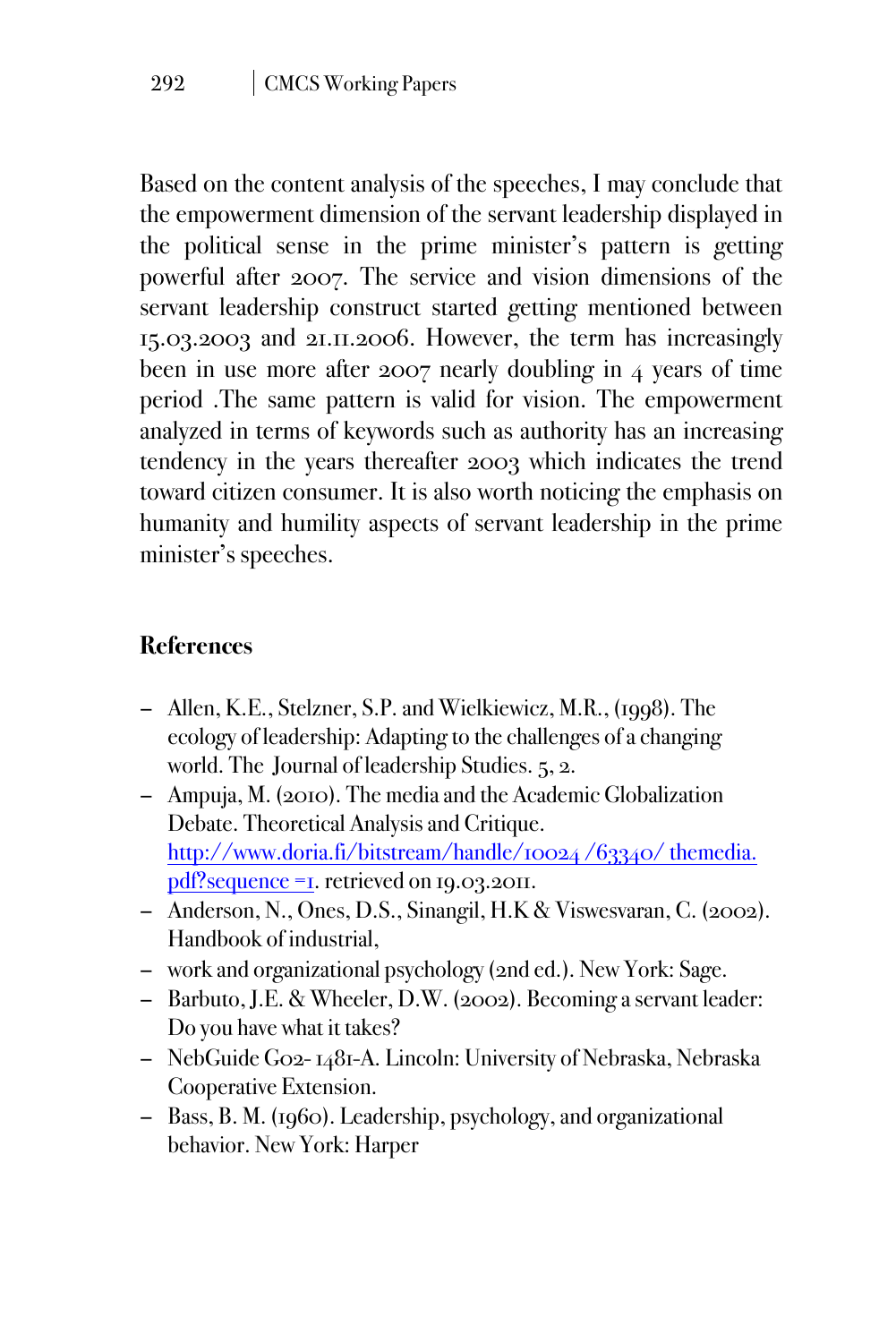- − & Brothers.
- − Cialdini, R.B. (2001). Influence: Science and practice. Needham Heights, MA: Allyn & Bacon.
- − Covey, S. (December, 1994). New wine, old bottles. Executive Excellence. $\text{II}(12)$ , 3-4.
- − Cunningham, R. (2002). "Servant leadership: An introduction." Public Voices 5, 1-7.
- − DePree, M. (2002). "Servant leadership: Three things necessary." In L. Spears & M. Lawrence
- − (Eds.), Focus on leadership: Servant leadership for the 21st century (pp. 89-100). New
- − York: John Wiley & Sons, Inc.
- − Frick, D.M., &Spears, L.(1996). The private writings of Robert K.Greenleaf: On becoming a
- − servant leader. San Francisco: Jossey BassGraham (1991)
- − Greenleaf, R. K. (1970). "The servant as leader." Business leadership (G. John, Ed.) (pp. 117-
- − 136). San Francisco: Jossey Bass.
- − Greenleaf, R. K. (1977). Servant Leadership: A journey into the nature of legitimate power and
- − greatness. New York: Paulist Press.
- − Harter,N. and Oner, H. (2011). Leadership in a liminal mode. To be presented in International Conference on Management and leadership in a changing world: Lessons from Ancient East and West Philosophy. Athens.
- − http://www.akparti.org.tr/haber-arsiv\_97.html
- − Johnson, P. and Duberley, J. (2000).Understanding Management Research. An Introduction to Epistemology.London. Sage cited in Qualitative Methods in Business research. Paivi Erickson and Anne, Kovalainen (2008). London.Sage
- − Oner, H. Z. ( 2008). The mediating effect of organizational justice: moderating roles of sense of coherence and job complexity on the